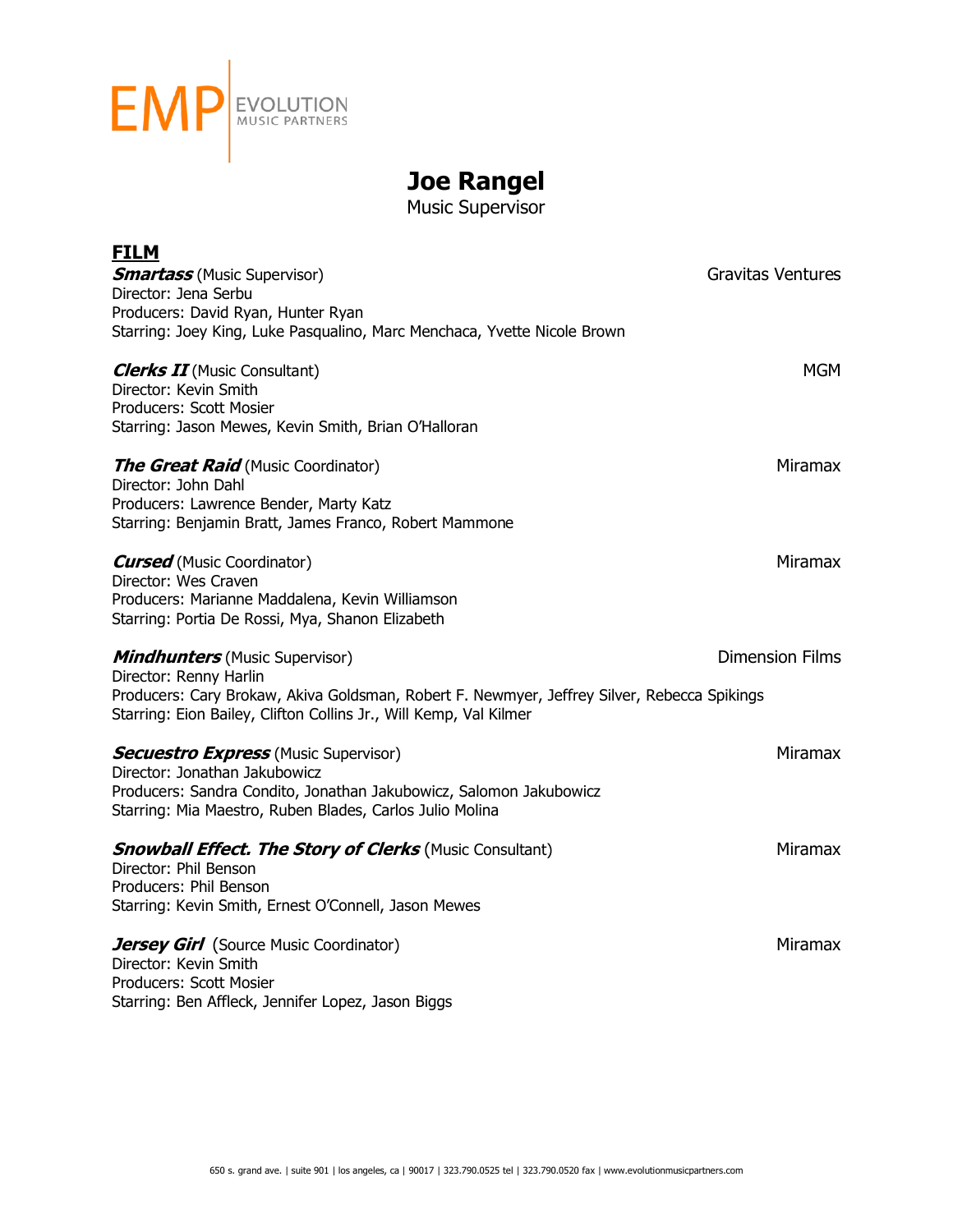

## **Joe Rangel**

Music Supervisor

| <b>FILM (Continued)</b><br>My Baby's Daddy (Source Music Coordinator)                                                                                                                                                                  | <b>Miramax</b>                 |
|----------------------------------------------------------------------------------------------------------------------------------------------------------------------------------------------------------------------------------------|--------------------------------|
| Director: Cheryl Dunye<br>Producers: Eddie Griffin, Happy Walters, Matt Weaver<br>Starring: Eddie Griffen, Michael Imperioli, Anthony Anderson, Bobb'e J. Thompson                                                                     |                                |
| <b>Duplex</b> (Source Music Coordinator)<br>Director: Danny DeVito<br>Producers: Drew Barrymore, Stuart Cornfeld, Nancy Juvonen, Jeremy Kramer, Ben Stiller<br>Starring: Ben Stiller, Drew Barrymore, Harvey Fienstein, Justin Theroux | <b>Miramax</b>                 |
| <b>Carolina</b> (Music Consultant)<br>Director: Marleen Gorris<br>Producers: Carol Baum, Martin Bregman, Kate Guinzburg, Lou Pitt<br>Starring: Julia Stiles, Shirley MacLaine, Alessandro Nivola                                       | Echo Bridge Home Entertainment |
| <b>Equilibrium</b> (Music Coordinator)<br>Director: Kurt Wimmer<br>Producers: Jan de Bont, Lucas Foster<br>Starring: Christian Bale, Dominic Purcell, Sean Bean                                                                        | <b>Miramax</b>                 |
| <b>They</b> (Music Supervisor)<br>Director: Robert Harmon<br>Producers: Tom Engelman, Scott Kroopf<br>Starring: Laura Regan, Marc Blucas, Ethan Embry                                                                                  | <b>Miramax</b>                 |
| <b>Tadpole</b> (Music Coordinator)<br>Director: Gary Winick<br>Producers: Alexis Alexanian, Dolly Hall, Gary Winick<br>Starring: Aaron Stanford, Kate Mara, Robert Iler                                                                | <b>Miramax</b>                 |
| <b>On the Line</b> (Music Coordinator)<br>Director: Eric Bross<br>Producers: Peter Abrams, Richard Hull, Robert L. Levy, Wendy Thorlakson<br>Starring: Lance Bass, Joey Fatone, Emmanuelle Chriqui, James Bulliard                     | <b>Miramax</b>                 |
| <b>Prozac Nation</b> (Music Coordinator)<br>Director: Erik Skjoldbjærg<br>Producers: R. Paul Miller, Galt Niederhoffer, Brad Weston<br>Starring: Christina Ricci, Jason Biggs, Michelle Williams, Jessica Lange                        | <b>Miramax</b>                 |